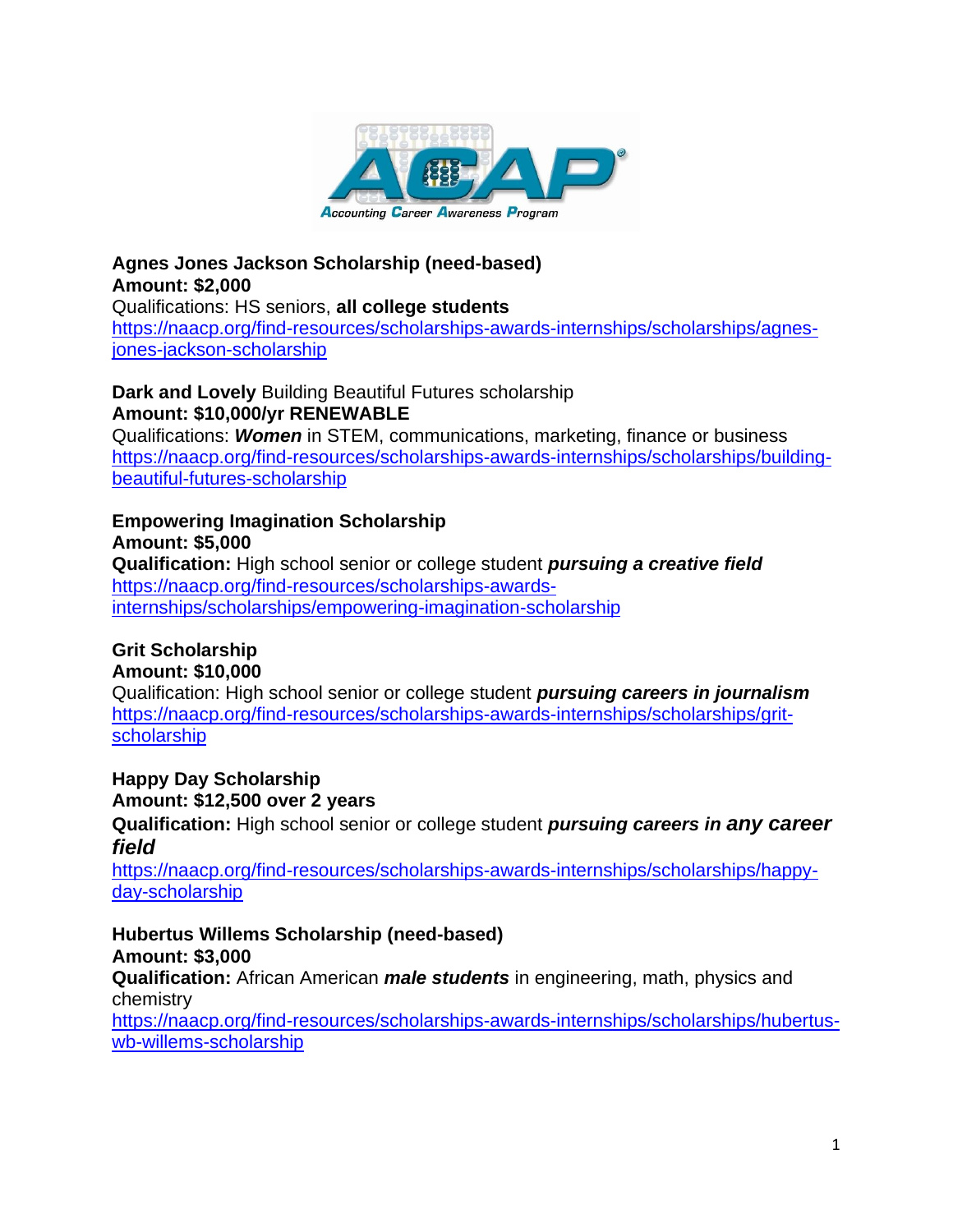**Katherine McIntyre Amount: \$3,000 Qualification:** High school senior or college student *pursuing careers in any career field*

[https://naacp.org/find-resources/scholarships-awards](https://emea01.safelinks.protection.outlook.com/?url=https%3A%2F%2Fnaacp.org%2Ffind-resources%2Fscholarships-awards-internships%2Fscholarships%2Fkatherine-mcintyre-scholarship&data=04%7C01%7C%7Cf7aa217a091c452fe73a08d92c28add0%7C84df9e7fe9f640afb435aaaaaaaaaaaa%7C1%7C0%7C637589375485112112%7CUnknown%7CTWFpbGZsb3d8eyJWIjoiMC4wLjAwMDAiLCJQIjoiV2luMzIiLCJBTiI6Ik1haWwiLCJXVCI6Mn0%3D%7C1000&sdata=87C%2BUHwMHamqvasZqIIZkWzbCr%2FTXq5U4bbzypUty9c%3D&reserved=0)[internships/scholarships/katherine-mcintyre-scholarship](https://emea01.safelinks.protection.outlook.com/?url=https%3A%2F%2Fnaacp.org%2Ffind-resources%2Fscholarships-awards-internships%2Fscholarships%2Fkatherine-mcintyre-scholarship&data=04%7C01%7C%7Cf7aa217a091c452fe73a08d92c28add0%7C84df9e7fe9f640afb435aaaaaaaaaaaa%7C1%7C0%7C637589375485112112%7CUnknown%7CTWFpbGZsb3d8eyJWIjoiMC4wLjAwMDAiLCJQIjoiV2luMzIiLCJBTiI6Ik1haWwiLCJXVCI6Mn0%3D%7C1000&sdata=87C%2BUHwMHamqvasZqIIZkWzbCr%2FTXq5U4bbzypUty9c%3D&reserved=0)

**Vans Creative Sole Scholarship Amount: \$5,000 Qualification:** High school senior or college student *pursuing careers in journalism, architecture, communications, English, music, design, marketing and photography*

**SmileDirectClub Scholarship Amount: \$15,000 (\$3,725 for four years) Qualification:** High school senior or college student *pursuing careers in STEM*

**Papa Johns** Qualification: **Be BLACK!** No kidding! You should meet this qualification! **APPLY! Amount: \$5,000**

[https://scholarships.uncf.org/Program/Details/3a084fc3-8237-4e9f-81eb-](https://emea01.safelinks.protection.outlook.com/?url=https%3A%2F%2Fscholarships.uncf.org%2FProgram%2FDetails%2F3a084fc3-8237-4e9f-81eb-4ee4d94402a2%3F_ga%3D2.182873057.630274030.1623280678-104926009.1621978779&data=04%7C01%7C%7Cf7aa217a091c452fe73a08d92c28add0%7C84df9e7fe9f640afb435aaaaaaaaaaaa%7C1%7C0%7C637589375485112112%7CUnknown%7CTWFpbGZsb3d8eyJWIjoiMC4wLjAwMDAiLCJQIjoiV2luMzIiLCJBTiI6Ik1haWwiLCJXVCI6Mn0%3D%7C1000&sdata=KMJSjZYVL00ee1s3NRARHtdgr%2BOWgd34KJKBquDakyw%3D&reserved=0)[4ee4d94402a2?\\_ga=2.182873057.630274030.1623280678-104926009.1621978779](https://emea01.safelinks.protection.outlook.com/?url=https%3A%2F%2Fscholarships.uncf.org%2FProgram%2FDetails%2F3a084fc3-8237-4e9f-81eb-4ee4d94402a2%3F_ga%3D2.182873057.630274030.1623280678-104926009.1621978779&data=04%7C01%7C%7Cf7aa217a091c452fe73a08d92c28add0%7C84df9e7fe9f640afb435aaaaaaaaaaaa%7C1%7C0%7C637589375485112112%7CUnknown%7CTWFpbGZsb3d8eyJWIjoiMC4wLjAwMDAiLCJQIjoiV2luMzIiLCJBTiI6Ik1haWwiLCJXVCI6Mn0%3D%7C1000&sdata=KMJSjZYVL00ee1s3NRARHtdgr%2BOWgd34KJKBquDakyw%3D&reserved=0)

**Reckitt Scholars** (Coleman, Cecily,**TarynTyus, Jordan Franklin,** Qualifications: College sophomore; STEM field Amount: **Up to \$10,000**

[https://mail.google.com/mail/u/0/?tab=rm&ogbl#drafts?compose=CllgCJlKnZVzrgRKDp](https://emea01.safelinks.protection.outlook.com/?url=https%3A%2F%2Fmail.google.com%2Fmail%2Fu%2F0%2F%3Ftab%3Drm%26ogbl%23drafts%3Fcompose%3DCllgCJlKnZVzrgRKDpxKCkDvJdJGxtsndCRjrNHcShbWSqncMstkQlvVDKwXmbGPvXFRkJZDTPg&data=04%7C01%7C%7Cf7aa217a091c452fe73a08d92c28add0%7C84df9e7fe9f640afb435aaaaaaaaaaaa%7C1%7C0%7C637589375485122072%7CUnknown%7CTWFpbGZsb3d8eyJWIjoiMC4wLjAwMDAiLCJQIjoiV2luMzIiLCJBTiI6Ik1haWwiLCJXVCI6Mn0%3D%7C1000&sdata=k2JeQpnk68qil5gmH1m%2B25Sr0%2F3DVfU03EXJCwLUUfI%3D&reserved=0) [xKCkDvJdJGxtsndCRjrNHcShbWSqncMstkQlvVDKwXmbGPvXFRkJZDTPg](https://emea01.safelinks.protection.outlook.com/?url=https%3A%2F%2Fmail.google.com%2Fmail%2Fu%2F0%2F%3Ftab%3Drm%26ogbl%23drafts%3Fcompose%3DCllgCJlKnZVzrgRKDpxKCkDvJdJGxtsndCRjrNHcShbWSqncMstkQlvVDKwXmbGPvXFRkJZDTPg&data=04%7C01%7C%7Cf7aa217a091c452fe73a08d92c28add0%7C84df9e7fe9f640afb435aaaaaaaaaaaa%7C1%7C0%7C637589375485122072%7CUnknown%7CTWFpbGZsb3d8eyJWIjoiMC4wLjAwMDAiLCJQIjoiV2luMzIiLCJBTiI6Ik1haWwiLCJXVCI6Mn0%3D%7C1000&sdata=k2JeQpnk68qil5gmH1m%2B25Sr0%2F3DVfU03EXJCwLUUfI%3D&reserved=0)

**Target Scholars** Josiah Jones, Peny (for Dylan) **Amount: \$5,000 Qualifications**: Freshmen at Texas Southern, Howard, Southern University, FAMU, Spelman, Morehouse, NCAT, etc.) [https://scholarships.uncf.org/Program/Details/0b8322d4-f98e-4422-ba77-](https://emea01.safelinks.protection.outlook.com/?url=https%3A%2F%2Fscholarships.uncf.org%2FProgram%2FDetails%2F0b8322d4-f98e-4422-ba77-41bf12b4f34c%3F_ga%3D2.9922546.630274030.1623280678-104926009.1621978779&data=04%7C01%7C%7Cf7aa217a091c452fe73a08d92c28add0%7C84df9e7fe9f640afb435aaaaaaaaaaaa%7C1%7C0%7C637589375485122072%7CUnknown%7CTWFpbGZsb3d8eyJWIjoiMC4wLjAwMDAiLCJQIjoiV2luMzIiLCJBTiI6Ik1haWwiLCJXVCI6Mn0%3D%7C1000&sdata=VaRvCjvBPvpqm7zX1L08ADG8mtFhWh8PwUxO0D%2FvgGc%3D&reserved=0) [41bf12b4f34c?\\_ga=2.9922546.630274030.1623280678-104926009.1621978779](https://emea01.safelinks.protection.outlook.com/?url=https%3A%2F%2Fscholarships.uncf.org%2FProgram%2FDetails%2F0b8322d4-f98e-4422-ba77-41bf12b4f34c%3F_ga%3D2.9922546.630274030.1623280678-104926009.1621978779&data=04%7C01%7C%7Cf7aa217a091c452fe73a08d92c28add0%7C84df9e7fe9f640afb435aaaaaaaaaaaa%7C1%7C0%7C637589375485122072%7CUnknown%7CTWFpbGZsb3d8eyJWIjoiMC4wLjAwMDAiLCJQIjoiV2luMzIiLCJBTiI6Ik1haWwiLCJXVCI6Mn0%3D%7C1000&sdata=VaRvCjvBPvpqm7zX1L08ADG8mtFhWh8PwUxO0D%2FvgGc%3D&reserved=0)

## **RICOH**

**Qualifications:** HBCU **Sophomore or Junior** majoring in Business, Engineering, Finance, marketing, IT, computer science or similar disciplines Amount: Up to \$2,500 [https://scholarships.uncf.org/Program/Details/1fc4515c-6100-4c39-b067-](https://emea01.safelinks.protection.outlook.com/?url=https%3A%2F%2Fscholarships.uncf.org%2FProgram%2FDetails%2F1fc4515c-6100-4c39-b067-2ff43ff94e4b%3F_ga%3D2.148890480.630274030.1623280678-104926009.1621978779&data=04%7C01%7C%7Cf7aa217a091c452fe73a08d92c28add0%7C84df9e7fe9f640afb435aaaaaaaaaaaa%7C1%7C0%7C637589375485122072%7CUnknown%7CTWFpbGZsb3d8eyJWIjoiMC4wLjAwMDAiLCJQIjoiV2luMzIiLCJBTiI6Ik1haWwiLCJXVCI6Mn0%3D%7C1000&sdata=%2B%2BVO9x2qYQeffMeqWSXP27X5c6Rcs3AXfsdjRsR2RVw%3D&reserved=0) [2ff43ff94e4b?\\_ga=2.148890480.630274030.1623280678-104926009.1621978779](https://emea01.safelinks.protection.outlook.com/?url=https%3A%2F%2Fscholarships.uncf.org%2FProgram%2FDetails%2F1fc4515c-6100-4c39-b067-2ff43ff94e4b%3F_ga%3D2.148890480.630274030.1623280678-104926009.1621978779&data=04%7C01%7C%7Cf7aa217a091c452fe73a08d92c28add0%7C84df9e7fe9f640afb435aaaaaaaaaaaa%7C1%7C0%7C637589375485122072%7CUnknown%7CTWFpbGZsb3d8eyJWIjoiMC4wLjAwMDAiLCJQIjoiV2luMzIiLCJBTiI6Ik1haWwiLCJXVCI6Mn0%3D%7C1000&sdata=%2B%2BVO9x2qYQeffMeqWSXP27X5c6Rcs3AXfsdjRsR2RVw%3D&reserved=0)